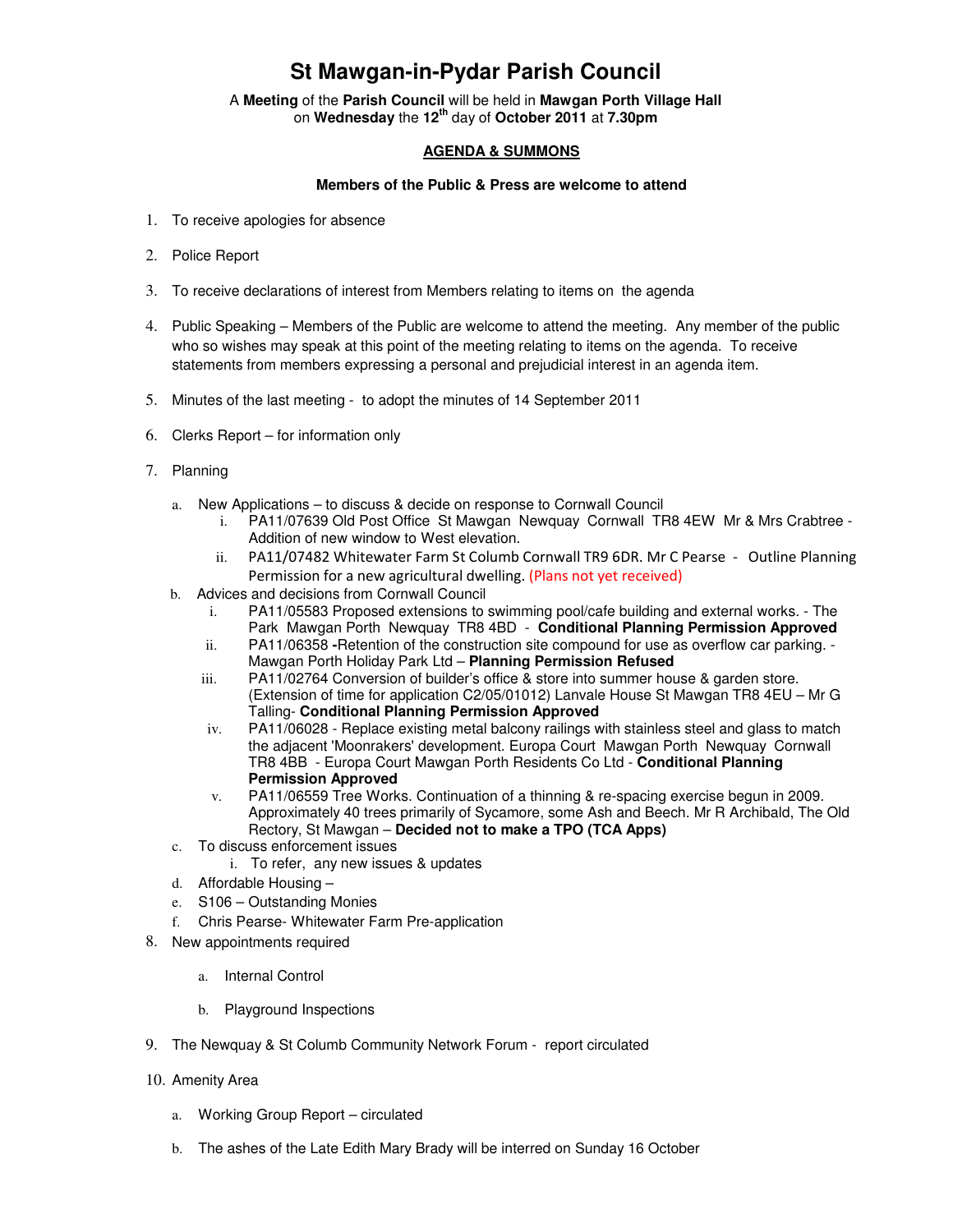- c. Additional Inscription for E M Brady
- d. ROSPA Inspection report New cradle for toddler swings- Decision on Taylormade quotation
- e. New shed at Burial Ground
- f. Removal of earth from behind burial ground shed
- g. Mower service
- h. Renewal of Maintenance Contract
- 11. Beach & Environment
	- a. Working Group Report -circulated
	- b. Business contributions towards beach cleaning update
	- c. Winter cleaning What is required Half-term, Xmas / New Year, other times?
	- d. Beach ownership map Should a definitive map be purchased from HM Land Registry
- 12. Transport & Rights of Way
	- a. Working Group Report –circulated
	- b. Road markings Newquay –St Columb Major Rd
	- c. Overgrown hedgerow at Tredragon Road
	- d. North Steps –Slipping hazard
- 13. Other Reports to receive reports from meetings for information
	- a. Planning for Low-Carbon Living  $8<sup>th</sup>$  September 2011
	- b. Newquay Airport Consultative Forum 19th September 2011
- 14. Accounts to approve payment of accounts
- 15. External Audit Completed No matters for attention
- 16. Emergency Plan update
- 17. Parish Plan set up Working Group to review
- 18. The Queen's Diamond Jubilee
	- a. Norfolk China Jubilee Mugs
- 19. The Great English Elm Experiment PC support requested
- 20. Correspondence for information All circulated
	- a. EA Provision of weekly bathing water data
	- b. CALC The Week 44 circulated
	- c. CALC- Code of Conduct
	- d. CALC Election Expenses
	- e. CC- Bathing Water Quality Posters
	- f. CC- Localism Newsletter
	- g. CC- Road ClosureB3276 between Harlyn Road and Sea View, Padstow and Mawgan Porth Hill, Mawgan Porth, Newquay - 24th October to 2nd December 2011 (0800 to 1615 hours) Patching and Surfacing Works